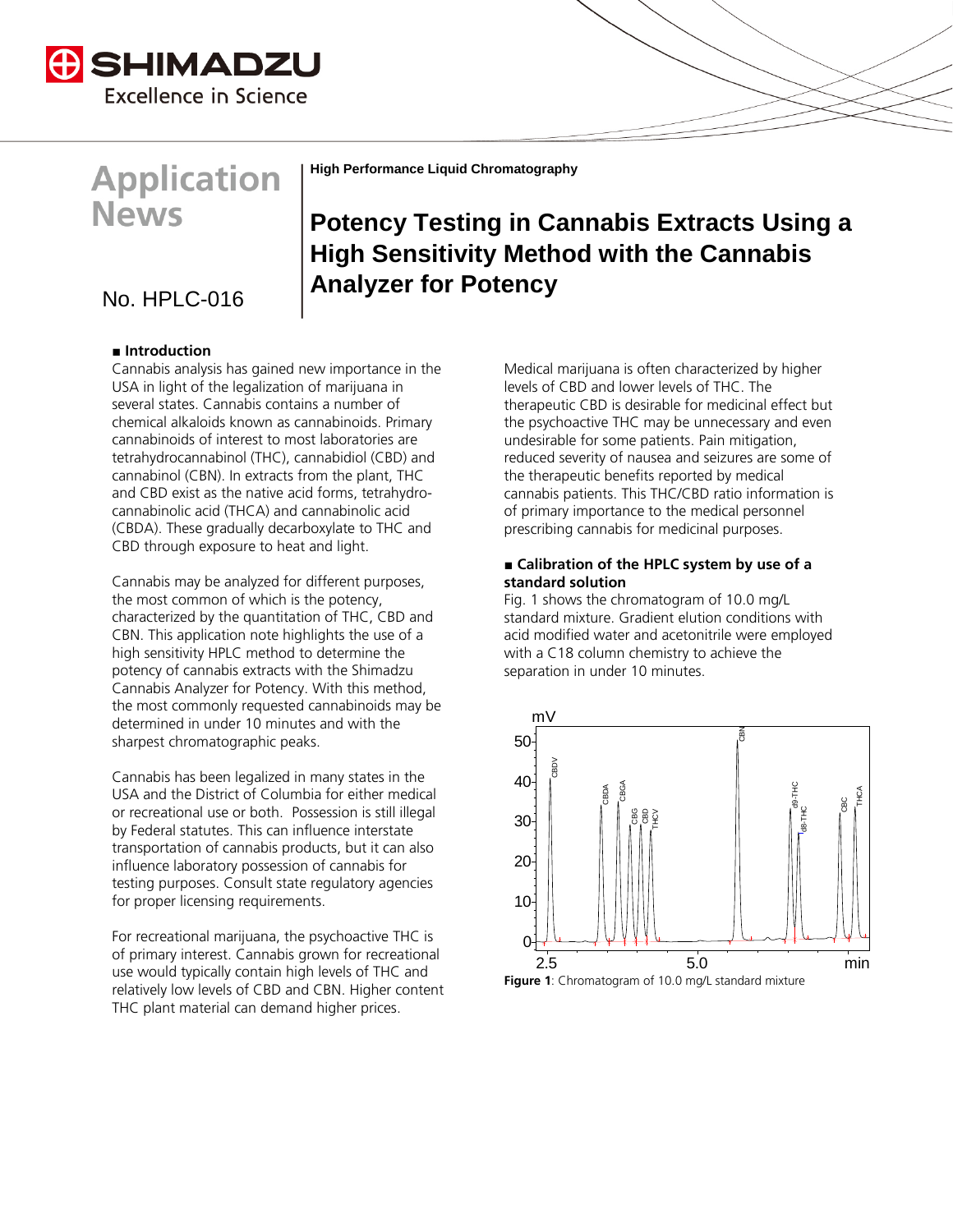### **■ Standard Curves**

Standard curves (Fig 2) were prepared for each target analyte with a minimum acceptable correlation coefficient  $(R^2)$  of 0.999 over 6 standard levels. A linear dynamic range was established at 0.5 to 100 mg/L  $(0.05 - 10\%)$  in each analyte except THCA and CBDA. In many cases the abundance of THCA and CBDA in plant material is exceedingly high, therefore the linear dynamic range for those analytes was established from 0.5 to 250 mg/L (0.05  $-25%$ ).



**Figure 2**: Select standard curves

### **■ Accuracy% of the Standard Curves**

Tables 1,2 and 3 show average Accuracy% of low (2.0 mg/L), mid (20 mg/L) and high (70 mg/L) standard mixtures for all analytes comprising the standard curves over 6 runs. The definition of Accuracy% appears below.

- $Accuracy\% = Cr / Cc \times 100$
- Cr: Concentration value from the quantitative calculation
- Cc: Standard concentration value of the corresponding level in Compound Table

From the results of Table 1, the quantitation accuracy of all compounds were within  $\pm$ 3 % for low, mid and high quantitation points. Thus, it was confirmed that active ingredients in cannabis flowers could be quantified accurately by using the corresponding calibration curves.

**Table 1**: Low Standard Accuracy%

| 2 ppm          | Conc. (mg/L) |               |
|----------------|--------------|---------------|
|                |              | Avg. Accuracy |
| #              | Name         | (%)           |
| 1              | <b>CBDV</b>  | 111.40        |
| $\overline{2}$ | <b>CBDA</b>  | 110.75        |
| $\overline{3}$ | CBGA         | 110.45        |
| 4              | CBG          | 110.95        |
| 5              | CBD          | 110.90        |
| 6              | <b>THCV</b>  | 111.10        |
| 7              | <b>CBN</b>   | 109.65        |
| 8              | d9-THC       | 111.70        |
| 9              | d98-THC      | 111.45        |
| 10             | CBC          | 110.50        |
| 11             | <b>THCA</b>  | 111.35        |

|  |  |  | Table 2: Mid Standard Accuracy% |  |  |
|--|--|--|---------------------------------|--|--|
|--|--|--|---------------------------------|--|--|

| 20 ppm         | Conc. (mg/L) |               |
|----------------|--------------|---------------|
|                |              | Avg. Accuracy |
| #              | Name         | (%)           |
| 1              | <b>CBDV</b>  | 102.90        |
| $\overline{2}$ | <b>CBDA</b>  | 101.18        |
| 3              | <b>CBGA</b>  | 100.89        |
| 4              | <b>CBG</b>   | 102.05        |
| 5              | CBD          | 102.02        |
| 6              | <b>THCV</b>  | 102.17        |
| 7              | <b>CBN</b>   | 101.20        |
| 8              | $d9-THC$     | 103.40        |
| 9              | d98-THC      | 103.31        |
| 10             | <b>CBC</b>   | 101.60        |
| 11             | <b>THCA</b>  | 101.37        |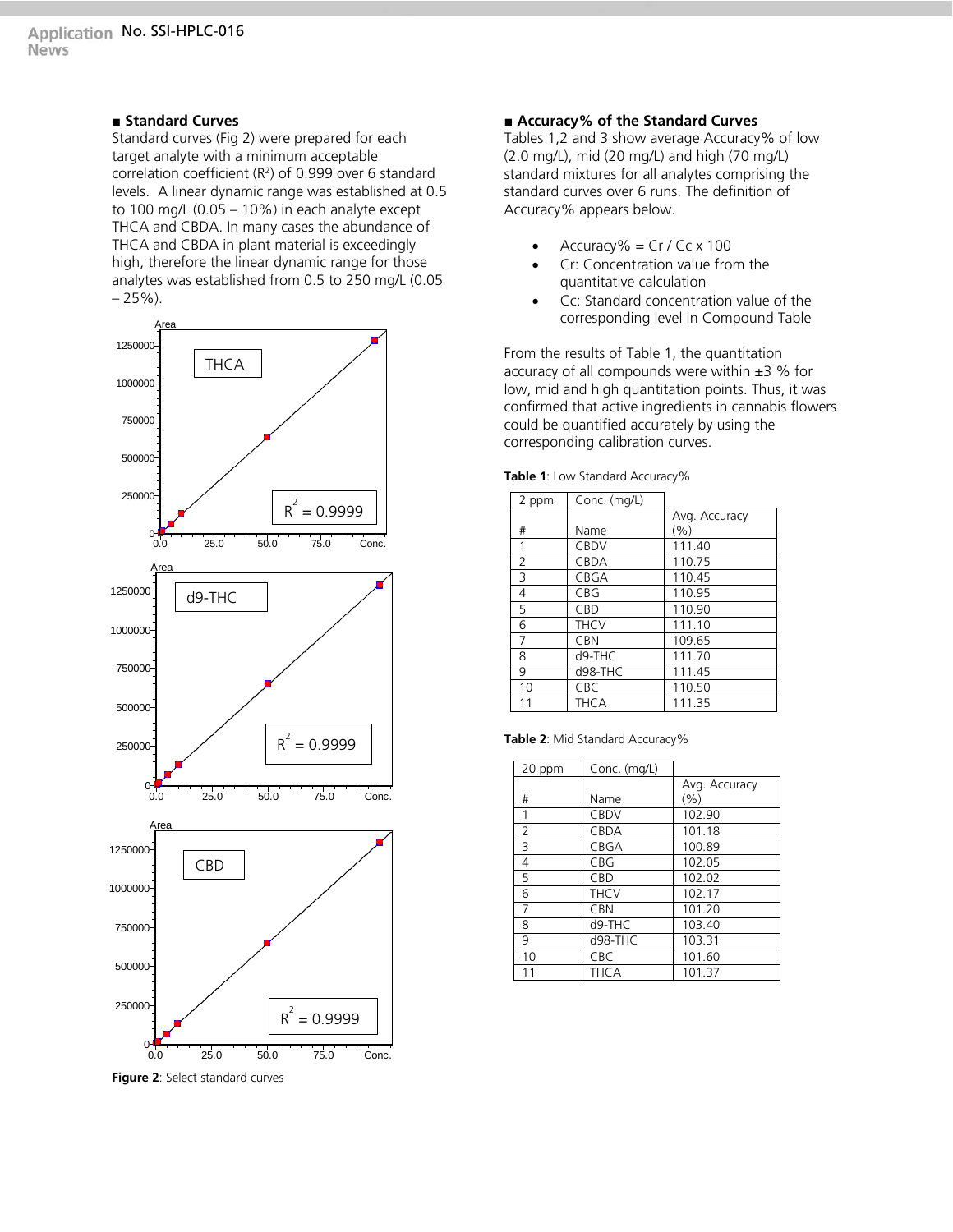# Application No. SSI-HPLC-016<br>News

#### **Table 3**: High Standard Accuracy%

| 70 ppm | Conc. (mg/L) |               |
|--------|--------------|---------------|
|        |              | Avg. Accuracy |
| #      | Name         | (%)           |
| 1      | <b>CBDV</b>  | 100.03        |
| 2      | <b>CBDA</b>  | 99.47         |
| 3      | CBGA         | 99.39         |
| 4      | CBG          | 100.09        |
| 5      | CBD          | 99.96         |
| 6      | <b>THCV</b>  | 100.09        |
| 7      | <b>CBN</b>   | 99.73         |
| 8      | d9-THC       | 100.21        |
| 9      | d98-THC      | 99.82         |
| 10     | CBC          | 99.89         |
| 11     | <b>THCA</b>  | 99.17         |

### **■ Quantitative analysis of cannabinoids in cannabis flowers**

Fig. 3 shows the chromatogram of an extract from a THC-rich flower sample.



**Figure 3**: Chromatogram overlay of cannabis flower extract and a 10.0 mg/L standard mixture